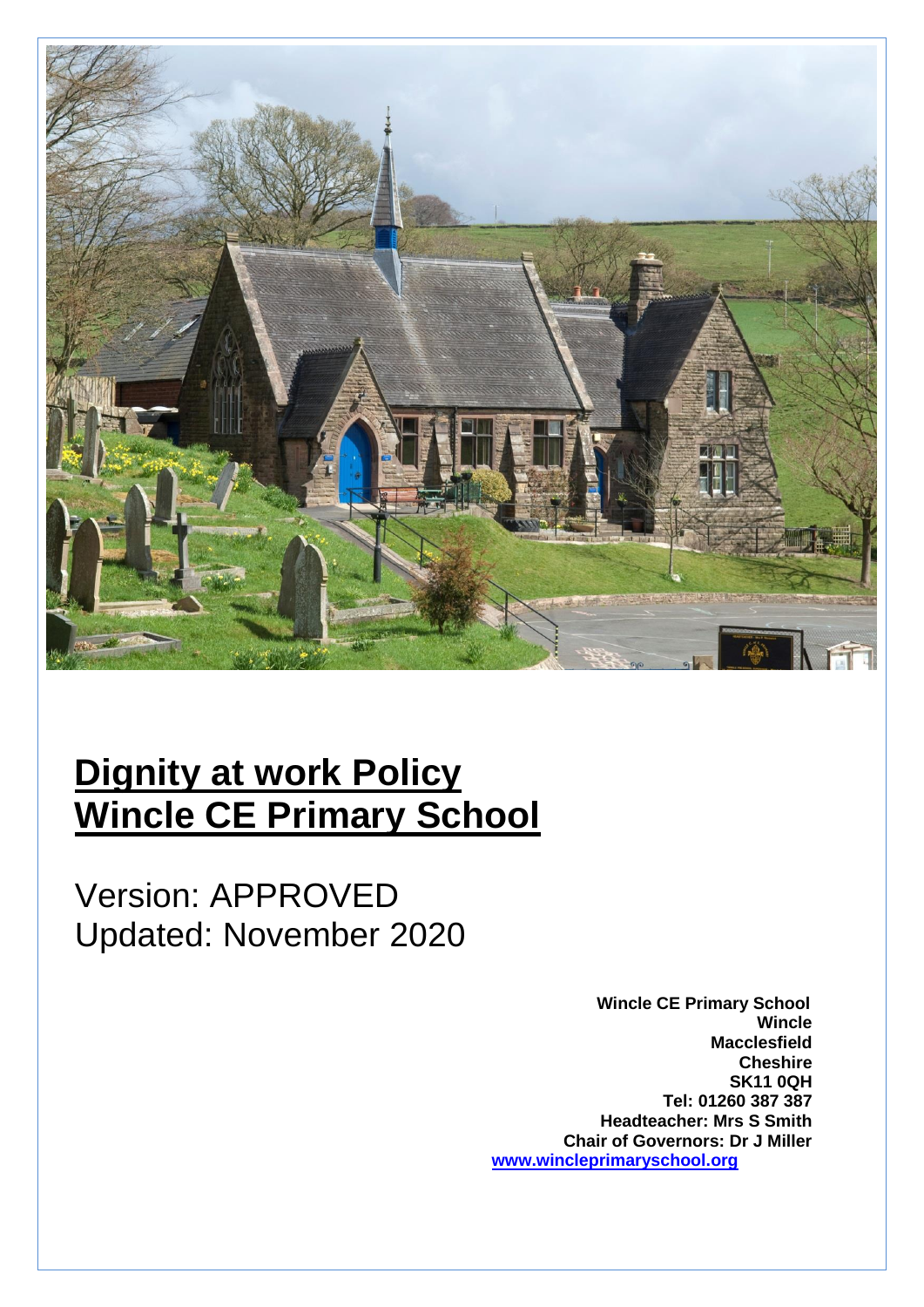# Our school's vision:

*Wincle School creates an enriching and outstanding rural education, nurturing the whole individual: body, mind and soul, inspiring rounded, happy, courageous children who exhibit a passion for learning, a confident faith, a loving concern for community and an inclusive respect for all.* We encourage our pupils to 'Shine like Stars' (Philippians 2:15) and to do this run with the following acronym:

|   |                   | No act of kindness, no matter how small, is ever wasted." Aesop                                                          |  |
|---|-------------------|--------------------------------------------------------------------------------------------------------------------------|--|
|   |                   | we would like our pupils to have the confidence to know that they can make a difference: have hope for the               |  |
| S | Service           | future.                                                                                                                  |  |
|   |                   | We encourage our pupils to challenge injustice and inequality                                                            |  |
|   |                   | Tour principles are founded on the truth that we are loved by the Father, Saved by the Son and Sanctified by             |  |
|   |                   | the Holy Spirit.                                                                                                         |  |
|   | Theology          | X We want to ignite passion and curiosity for learning, providing an exciting curriculum to inspire all learners to be   |  |
|   |                   | the best they can be.                                                                                                    |  |
|   |                   | We encourage our pupils to show integrity                                                                                |  |
|   |                   | We would like our pupils to have the courage to fight for what is important<br>$\frac{1}{2}$                             |  |
|   | Attitude          | When things are challenging, we would like our pupils to display perseverance and not give up.<br>ਕੋ                     |  |
|   |                   | Learn from yesterday, live for today, hope for tomorrow" Albert Einstein                                                 |  |
|   |                   | We nurture the whole individual: body, mind and soul                                                                     |  |
|   |                   | We encourage the pupils to respect every living creature and show compassion.                                            |  |
|   | Relationships     | we would like our children to treat other people as they would like to be treated following Jesus' example.              |  |
|   | We are all unique |                                                                                                                          |  |
|   |                   | We help all Maildren build trusting relationships                                                                        |  |
|   |                   | Clothe yourselves w/h compassion, kindness, humility, gentleness and patience.' (Colossians 3:12)                        |  |
|   | Shine like        | $\sqrt{9}$ am the Light of the world; he who follows Me will not walk in the darkness, but will have the Light of life." |  |
|   | stars             | (John 8:12)                                                                                                              |  |
|   |                   | We would like our pupils to shine in their behaviour, attitudes, relationships and learning.                             |  |

# **DIGNITY AT WORK POLICY & PROCEDURE**

### **Scope**

**This policy has been consulted on with relevant Cheshire East trade union representatives and is recommended to all School and Academies who buy back the Education HR Consultancy Package through ChESS.**

### **POLICY STATEMENT**

The purpose of this policy is to set out the Governing Body's standards on how we behave towards colleagues at work and explain how problems can be resolved if they occur. The School is committed to creating a work environment where everyone is treated with dignity and respect. In particular, we will not tolerate bullying, harassment or victimisation of any kind under any circumstances. Such behaviour can not only have serious effects on individuals, in terms of stress, anxiety, depression etc. but can also undermine the reputation of the School. In certain circumstances, the behaviour may not only be wrong but also illegal, placing the School at risk of legal action.

This policy explains:

- What you can expect from the School and what the School expects of you.
- The behaviours you are expected to display at work.
- What bullying, harassment and victimisation means.
- What you need to do if you think you are being bullied, harassed or victimised.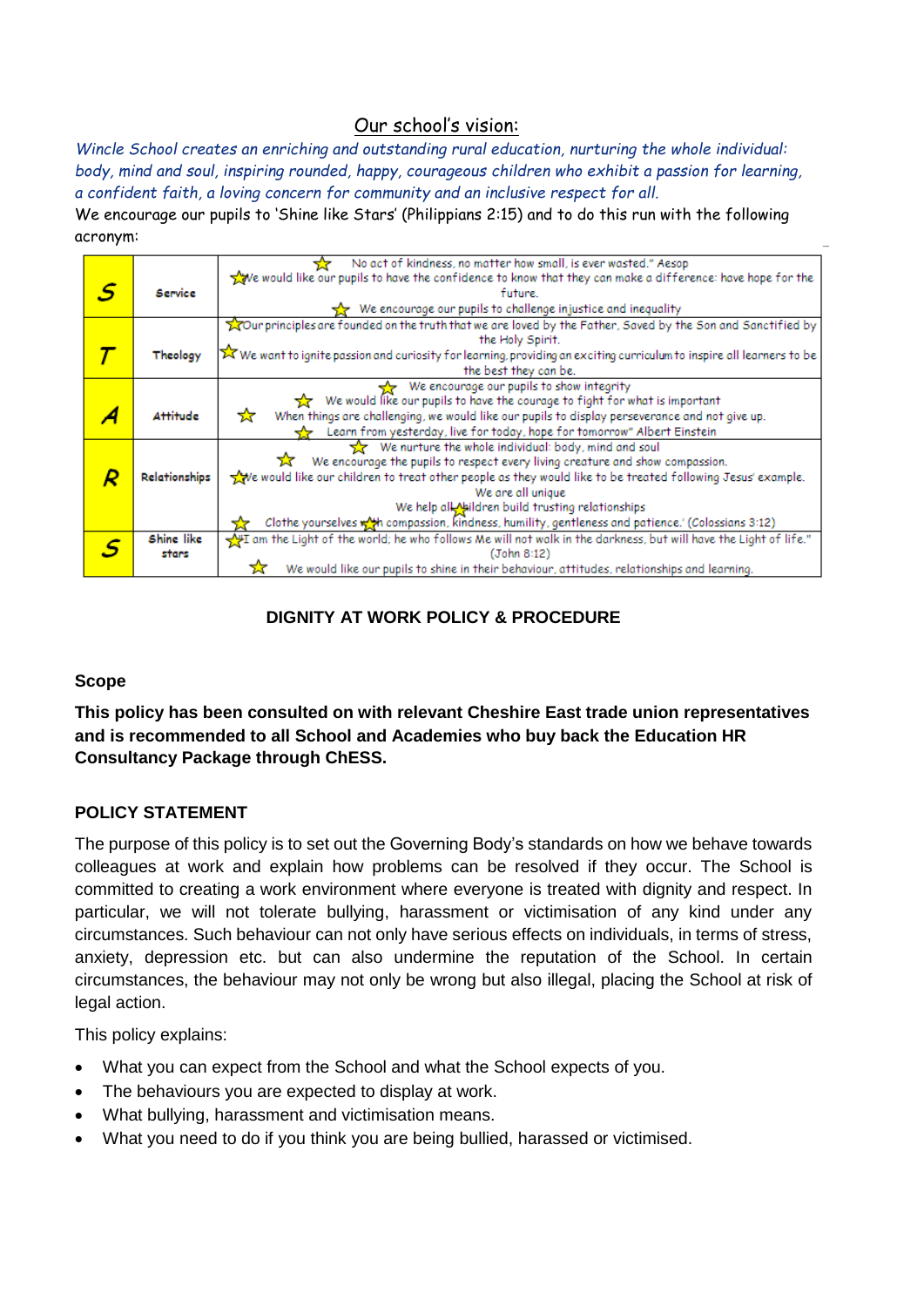# **WHAT YOU CAN EXPECT FROM THE SCHOOL**

We will:

- Ensure that everyone who works for us is aware of their responsibilities towards each other and understands the impact that their behaviour may have on colleagues.
- Provide sources of advice and support to help you understand what you can do if a problem arises.
- Offer access to trained, accredited Mediators where Mediation may help to provide a resolution.
- Provide the means for you to formally raise a complaint where it has not proved possible to resolve the issue informally or through mediation.
- Take all complaints seriously and ensure that they are dealt with in strict confidence in a consistent, fair and timely manner.
- Provide protection against victimisation for anyone raising a complaint.
- Ensure that matters raised are fully investigated and that those involved have the opportunity to put their side of the story before any decision is made.
- Where a complaint is upheld, apply an appropriate penalty under the School Disciplinary Policy up to and including dismissal.
- Treat people fairly and consistently, irrespective of their position in the School.
- If issues arise with regard to the unacceptable behaviour of staff from other organisations that the School does business with, the School will take up these issues with the other organisation.

# **WHAT THE SCHOOL EXPECTS OF YOU**

We expect you to:

- Uphold proper standards of behaviour and treat colleagues with respect, as you would expect them to treat you with respect.
- Not tolerate unacceptable behaviour if you see it directed towards a colleague and promptly report any incident.
- Wherever possible, seek to resolve problems informally in the first instance, for example by discussing the matter privately with the colleague or manager concerned.
- Be prepared to be honest and upfront about your concerns and co-operate in seeking to arrive at a resolution.
- Submit your complaint in writing where you wish to pursue it on a formal basis. You can, of course, ask someone to help you with this.
- Treat private matters in strictest confidence. If something is serious enough to warrant you raising a complaint, then you should not allow it to become a subject of general gossip.
- Under no circumstances, raise deliberately false accusations against another colleague. Where this is found to be the case, it will be treated as a serious disciplinary matter.
- Support the School policy by co-operating or participating if requested, for example by acting as a witness or, if you are a manager, undertaking a specific role under the procedures in line with your job responsibilities.
- If you manage other people, set an example by your own behaviour and ensure a safe working environment for your team.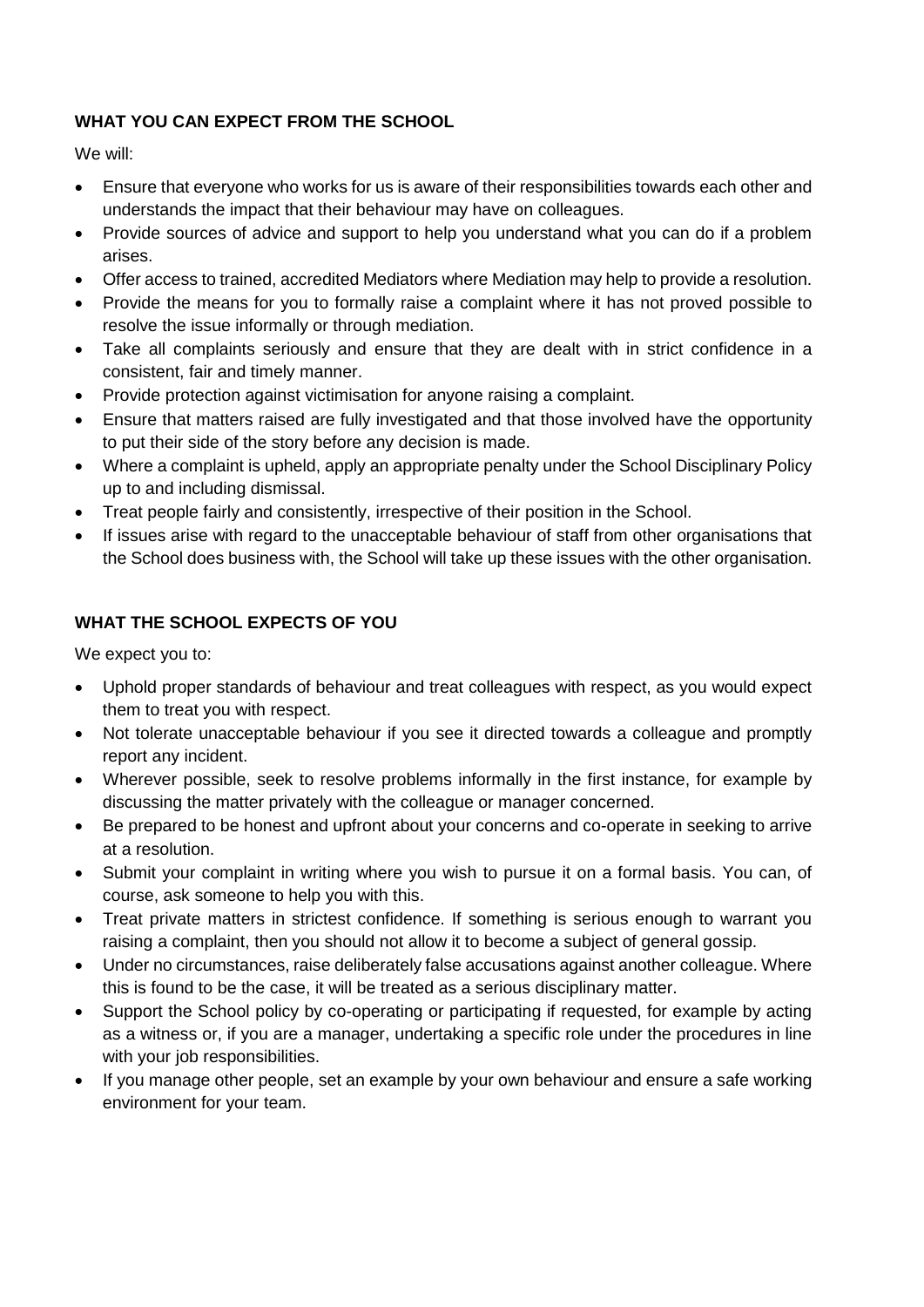#### **ALTERNATIVE ROUTES**

A number of the Schools policies (e.g. Disciplinary, Capability, Sickness Absence etc.) carry their own separate rights of appeal. In these circumstances, the relevant appeals process should be followed. This Dignity at Work Policy should not be used to avoid or supplement those processes.

The following are also dealt with more appropriately under alternative policies and procedures:

- Concerns regarding parents, pupils, consultants, volunteers, contractors or employees of other organisations. These should be raised with the Headteacher or appropriate Line Manager.
- Complaints relating to a statutory or financial matter over which the School has no jurisdiction e.g. pension, tax or national insurance.
- General work matters, e.g. terms and conditions of employment, health and safety matters, new working practices, working environment and organisational change, should be dealt with under the School Grievance policy.
- Major concerns within the School that fall outside the scope of other procedures, e.g. conduct which is an offence or breach of a legal obligation, or other unethical conduct. These should be raised and dealt with under the School Whistleblowing Policy.

#### **WHAT IS BULLYING AND HARASSMENT?**

Bullying is offensive, intimidating, malicious or insulting behaviour, or an abuse or misuse of power that is meant to undermine, humiliate or injure the person on the receiving end.

Harassment is unwanted conduct related to relevant protected characteristics which has the purpose of violating a person's dignity or creating an intimidating, hostile, degrading, humiliating or offensive environment for that person. The Equality Act 2010 defines relevant protected characteristics as sex, gender reassignment, race (which includes colour, nationality and ethnic or national origins), disability, sexual orientation, religion or belief, age, pregnancy and maternity, marriage or civil partnership.

A single incident can be harassment if it is sufficiently serious.

Conduct may be harassment whether or not the person behaving in that way intends to offend. It may not be so clear in advance that a particular form of behaviour would be unwelcome to, or could offend, a colleague, for example certain "banter". In these cases, first-time conduct which unintentionally causes offence will not be harassment but it will become harassment if the conduct continues after the recipient has made it clear that such behaviour is unacceptable to him/her.

Harassment may also occur where a person engages in unwanted conduct towards a colleague in the belief that the recipient has a protected characteristic when, in fact, it is not the case.

Not only is bullying or harassment unacceptable, in some instances it may also be illegal. Bullying or harassment will constitute unlawful discrimination where it relates to one of the protected characteristics. Serious bullying or harassment may amount to other civil or criminal offences, e.g. a civil offence under the Protection from Harassment Act 1997 and criminal offences of assault.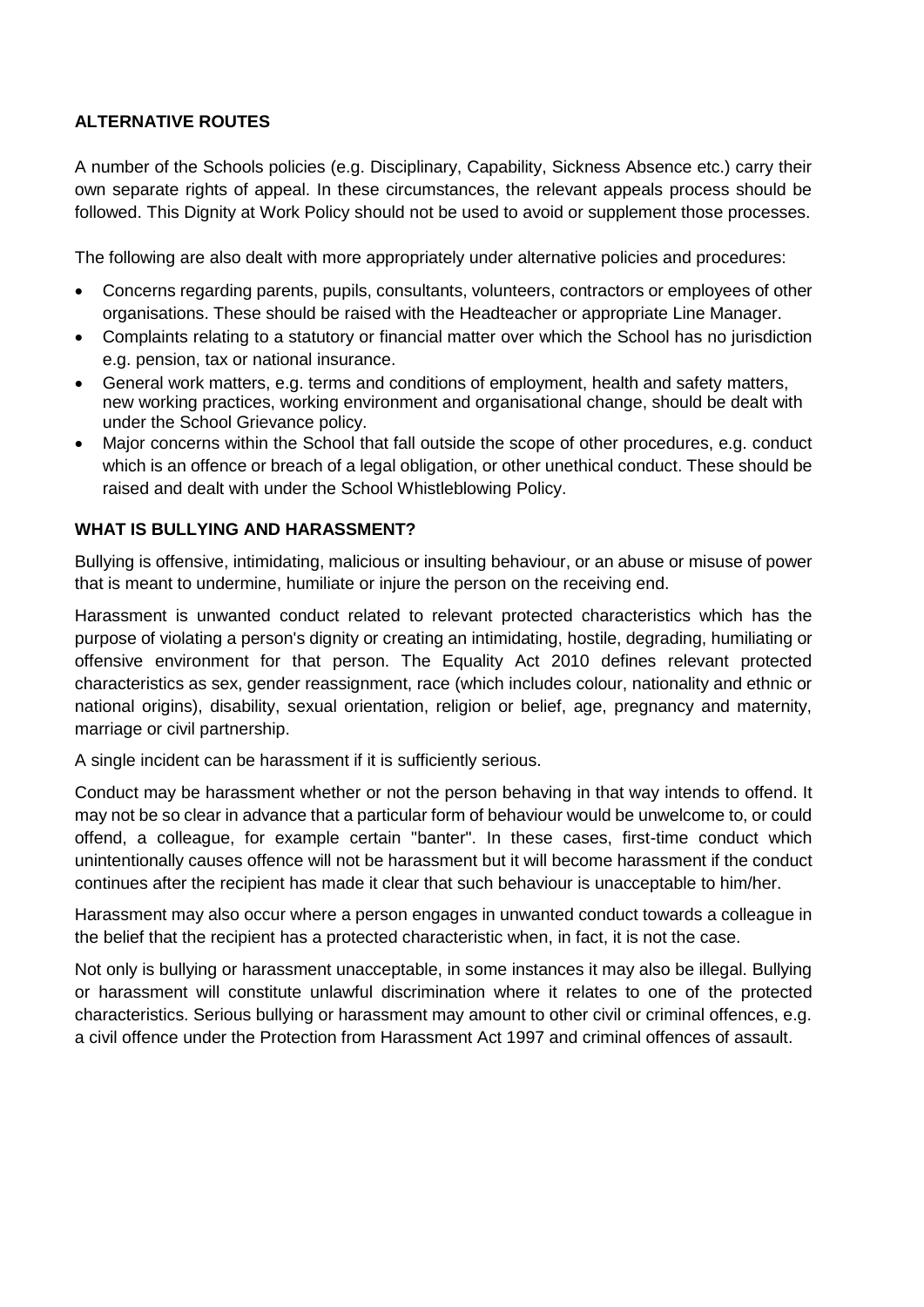### **EXAMPLES OF BULLYING AND HARASSMENT**

Bullying and harassment may be misconduct that is physical, verbal or non-verbal (e.g. through intimidation, unreasonable behaviour or different treatment).

Examples of unacceptable behaviour include (but are not limited to) the following:

- Physical conduct ranging from unwelcome touching to serious assault.
- Unwelcome sexual advances.
- Demeaning comments about a person's appearance.
- Unwelcome jokes or comments of a sexual or racial nature or about an individual's age, disability, sexual orientation or religion.
- Questions about a person's sex life.
- Unwanted nicknames related to a person's age, race or disability.
- The use of obscene gestures.
- Excluding a colleague because he/she is associated or connected with someone with a protected characteristic, e.g. his/her child is gay, spouse is black or parent is disabled.
- Ignoring a colleague because he/she is perceived to have a protected characteristic when he/she does not, e.g. a colleague is thought to be Jewish, or is perceived to be a transsexual.
- The open display of pictures or objects with sexual or racial overtones, even if not directed at any particular person, e.g. magazines, calendars or pin-ups.
- Spreading malicious rumours or insulting someone.
- Cyber-bullying e.g. sending detrimental mobile text messages or posting malicious comments/images of colleagues on social media.
- Ridiculing someone.
- Excluding someone from social activities.
- Isolation or non-cooperation at work.
- Picking on someone or setting him/her up to fail e.g. by imposing unrealistic targets.
- Changing priorities unreasonably.
- Shouting at someone to get things done.
- Consistently undermining someone and their ability to do their job.

**These are examples only.** Unacceptable behaviour may still be regarded as bullying or harassment even if it does not correspond exactly to the above examples.

#### **WHAT IS VICTIMISATION?**

Victimisation occurs when a person is treated badly because they have made, or supported a complaint or because they are suspected of doing so. Provided that you act in good faith, and genuinely believe that what you are saying is true, you have an absolute right not to be victimised for making a complaint or doing anything in relation to a complaint of bullying or harassment. Where victimisation is found to have taken place, this will be treated as a disciplinary matter.

### **WHAT SHOULD I DO IF I THINK I AM BEING BULLIED OR HARASSED?**

If you think you are being bullied or harassed, you can:

- Try and resolve the matter informally, by speaking to the perpetrator directly or asking your manager or a colleague to help you with this, if you feel able to do so.
- Ask whether Mediation can be arranged, where all parties involved agree.
- Make a formal complaint.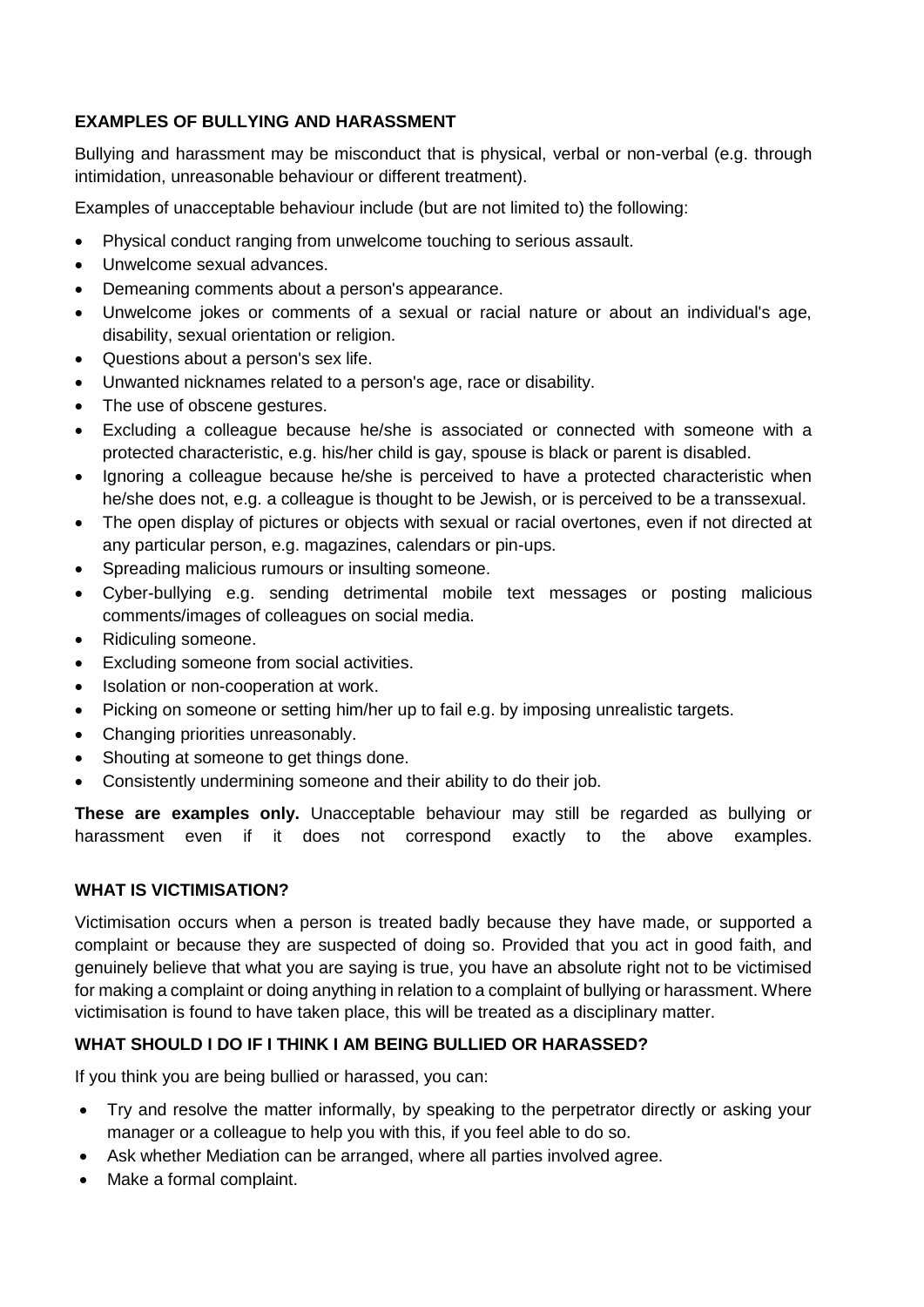#### **INFORMAL RESOLUTION**

You may be able to sort out matters informally. The colleague may not know that the behaviour is unwelcome or upsetting. An informal discussion may help him/her to understand the effects of the unacceptable behaviour and agree to change it. You should tell the colleague what behaviour you find offensive and unwelcome, and say that you would like it to stop immediately.

You may feel able to approach the person yourself, or with the help of your manager, trade union representative or another colleague. Alternatively, an initial approach could be made on your behalf by one of these people.

Trying to resolve the matter informally may often be the best and quickest solution, particularly where you have previously had a good working relationship with the colleague in question. However it may not be successful in all cases or you may feel that you are not able to deal with the problem in this way, in which case you may want to consider the alternative options of either Mediation or else making a formal complaint.

#### **WHAT IS MEDIATION?**

Sometimes it can be helpful to involve an independent third party or Mediator to help resolve Dignity at Work issues.

Mediation is a voluntary process whereby the Mediator helps two or more people in dispute to attempt to reach an agreement. It can only take place where all the parties involved agree to do so. Any agreement comes from those in dispute, not from the Mediator. The Mediator is not there to judge, to say one person is right and the other wrong, or to tell those involved in the Mediation what they should do. The Mediator is in charge of the process of seeking to resolve the problem but not decide the outcome.

Mediation may not be suitable if:

- Used as a first resort ideally people should consider speaking to each other directly before they seek a solution via mediation.
- A decision about right or wrong is needed, for example where there is possible criminal activity.
- The person bringing a bullying or harassment complaint wants it investigated.
- One side is completely intransigent and using mediation will only raise unrealistic expectations of a positive outcome.

If you think that mediation may provide a suitable option to resolve a Dignity at Work issue, you should speak to your manager in the first instance. They will establish whether or not mediation is appropriate. If the other party declines the invitation to participate in mediation, you will be informed of this. You may then wish to consider the option of making a formal complaint.

### **DATA PROTECTION**

The School processes personal data collected during informal complaints and formal complaints in accordance with its data protection policy. In particular, data collected as part of informal complaints and the dignity at work procedure is held securely and accessed by, and disclosed to, individuals only for the purposes of responding to the complaints or conducting the dignity at work procedure. Inappropriate access or disclosure of employee data constitutes a data breach and should be reported in accordance with the School data protection policy immediately. It may also constitute a disciplinary offence, which will be dealt with under the School disciplinary procedure.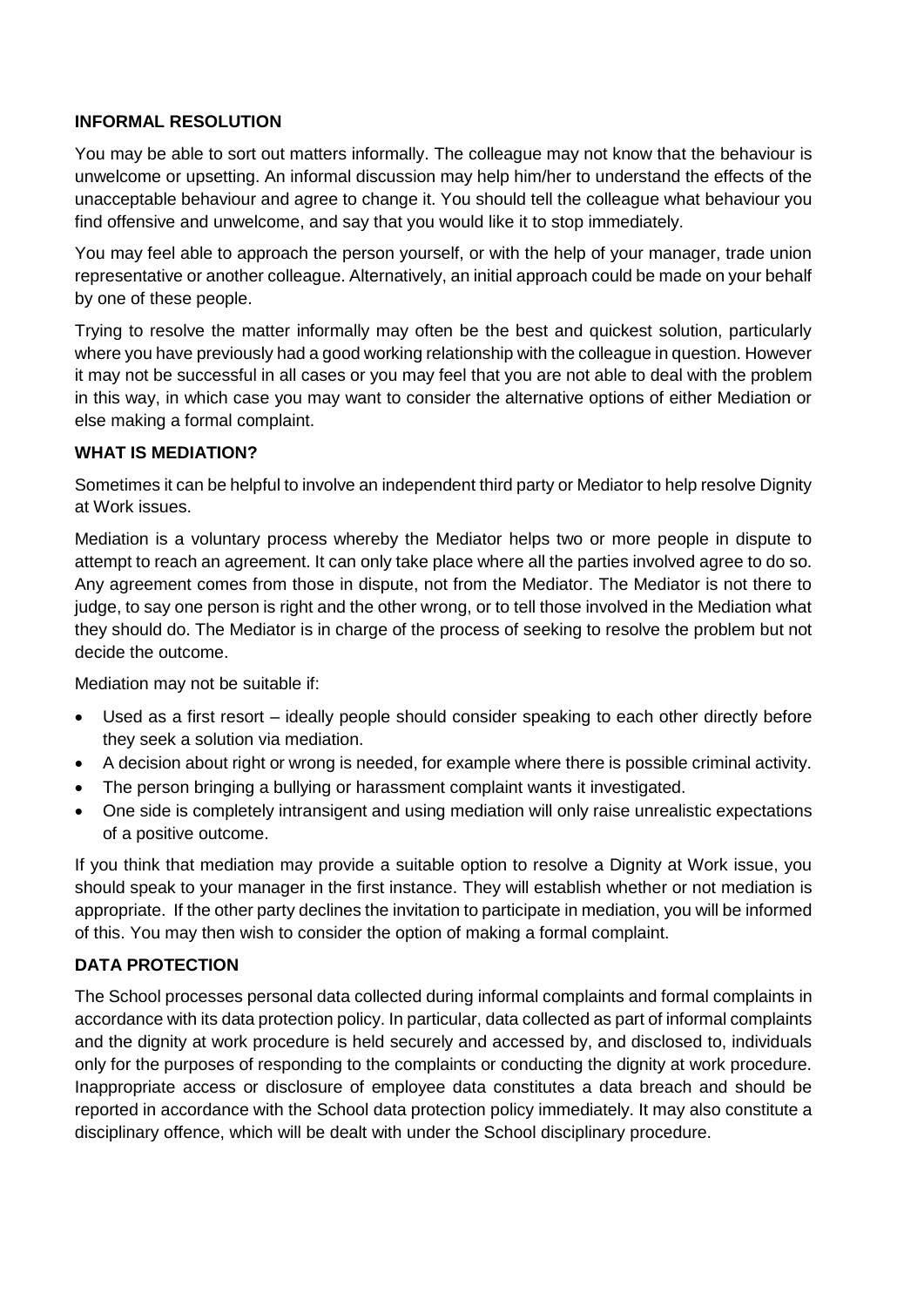#### **MAKING A FORMAL COMPLAINT**

If you wish to make a formal complaint of bullying or harassment, you must do so in writing by completing form DAW1 (see Appendix 1) and sending this to your Headteacher or to the Chair of Governors if the Headteacher has been involved at the informal stage or is the subject of the complaint. The complaint should be acknowledged within 5 working days of receipt. Your Headteacher (or Chair of Governors) will appoint an independent person to act as the Investigating Officer and he/she will conduct a Dignity at Work investigation, to gather information. The investigation may include examination of any documentary evidence (including electronic media) and fact-finding meetings with you, the person(s) involved and any relevant witnesses. You may be accompanied by a companion at such a meeting. Your companion may be a fellow worker or a trade union representative. However, he/she will not be able to answer questions on your behalf. A written note will be taken during any meetings that are arranged as part of this process.

The school will make reasonable adjustments, if possible, if you advise them that you have any disability related needs that need to be considered to enable you to participate in such a meeting. The Investigating Officer will try to reach conclusions about what did or did not happen, even when evidence is contested or contradictory. Unlike criminal law, a workplace investigation does not have to find proof "beyond all reasonable doubt" that the matter took place. An Investigating Officer only needs to decide that on the "balance of probabilities" that an incident is more likely to have occurred than not.

On conclusion of the investigation, the Investigating Officer will produce a detailed Dignity at Work Investigation Report, outlining a detailed assessment of all the evidence gathered along with a finding as to the facts of the case. The report will be given to the Headteacher (or Chair of Governors), and enable them to decide whether on the face of it bullying or harassment have occurred and, if so, who is responsible

You will receive a decision within 30 working days of receipt of your original complaint. Exceptionally, there may be circumstances where it may be necessary to extend this timescale, for example where the parties involved are on leave or the scale of the investigation requires a significant amount of fact finding. In these circumstances the Headteacher (or Chair of Governors) will keep you updated on a regular basis (at least fortnightly) of the progress of the investigation and the revised timescale for completion.

Where the Headteacher (or Chair of Governors) upholds your complaint and indicates that a disciplinary offence has taken place, a Disciplinary Hearing will be convened and action will be taken against the alleged perpetrator, in line with the School's Disciplinary Policy and Procedures. Following the Hearing, an appropriate sanction may be imposed, up to and including dismissal in the most serious circumstances.

### **APPEALS**

If you are the person who has made the complaint and the Headteacher (or Chair of Governors) does not uphold your complaint you will receive written confirmation of this decision. You do have the right of appeal and if you wish to appeal you must do so in writing within 10 working days of receipt of the letter confirming the decision and send this to the Chair of Governors in the first instance.

**To be progressed, an appeal must have proper grounds that should normally relate to one of the following:**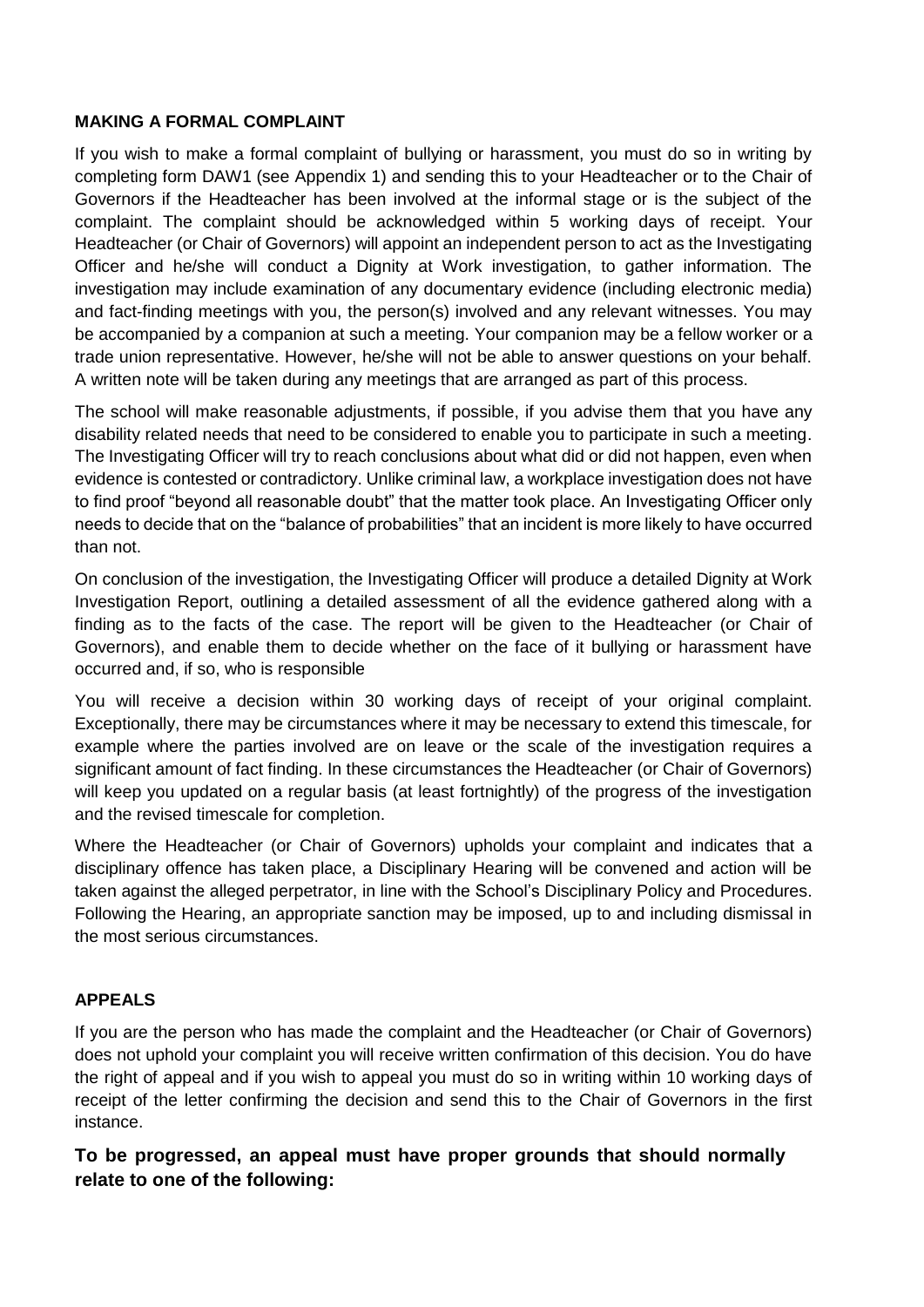- There has been a serious shortfall in the procedure e.g. a full and fair investigation of the facts was not carried out or
- New evidence, not available during the original investigation, has emerged or
- The decision/conclusion reached by the Chair Of Governors or Headteacher is wholly unreasonable, having regard to the evidence presented.

Appeals will be heard by either the Chair of Governors or a panel of Governors with no previous involvement in the process and will take place no less than 21 working days following the receipt of your appeal. Their decision will be final.

If you are someone who has been the subject of a complaint and the Headteacher (or Chair of Governors) has found that your behaviour constituted bullying or harassment you will have the normal rights of appeal under the School's Disciplinary Policy & Procedures.

# **MALICIOUS OR VEXATIOUS COMPLAINTS**

We accept that all formal complaints should be accepted in good faith and investigated accordingly. However, where an investigation finds that, not only is a complaint not upheld but that it was a malicious or vexatious complaint, then disciplinary action will be taken against the person who made the complaint.

# **GENERAL GRIEVANCES**

If you have a complaint regarding other general work matters, other than Dignity at Work, you should refer to the School's Grievance Policy and Procedures. Issues that may give rise to general grievances include the following:

- Terms and conditions of employment
- Health and safety matters
- New working practices
- Working environment
- Organisational change
- *This list is not exhaustive.*

Where a formal complaint includes both Dignity at Work as well as general work issues, it may be necessary for the different aspects of the complaint to be investigated and heard separately. Where you have a genuine belief that you have been bullied or harassed, you should be aware that any complaint you make will be treated in good faith. However you should be careful not to introduce an allegation of bullying into a general grievance complaint where it is not appropriate or simply because you believe it will add weight to your general grievance.

### **MONITORING AND REVIEW**

The guidance set out in this document is non-contractual and does not form part of the terms and conditions of your employment. We will monitor this policy to ensure that it is operating fairly, consistently and effectively. The policy will be reviewed in the light of operating experience and/or changes in legislation.